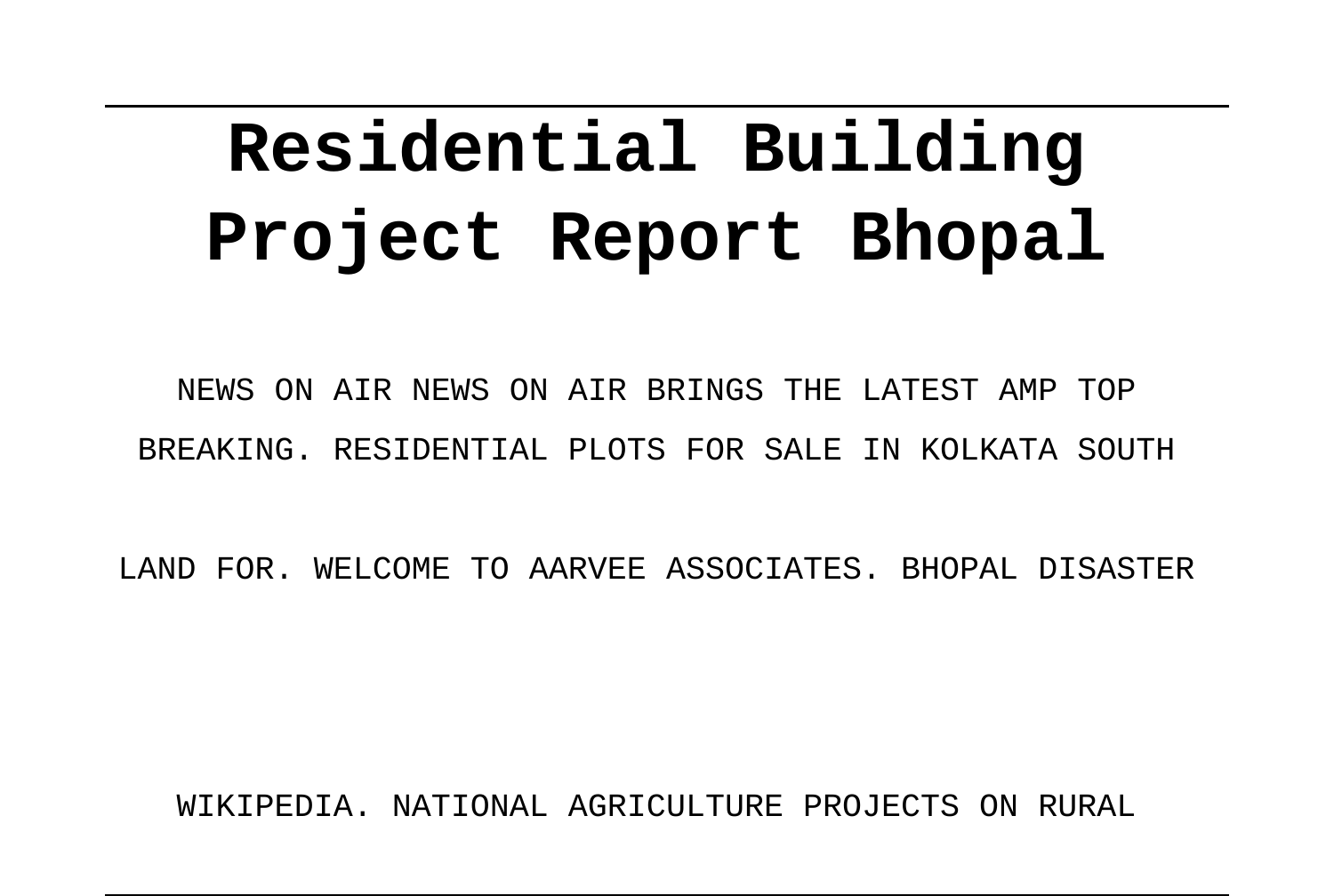DEVELOPMENT. MAULANA AZAD NATIONAL INSTITUTE OF TECHNOLOGY GOVERNMENT. ARCHIVE NEWS THE HINDU. RESIDENTIAL PLOTS FOR SALE IN CHANDAN NAGAR PUNE LAND. M3M INDIA NEWS AMP MEDIA. BUILDING SERVICES ENGINEERING WIKIPEDIA. NRLM SKILLS HOME PAGE. BUY PROPERTY IN GURGAON BY INDIA S TOP BUILDERS UNITECH

**NEWS ON AIR News On AIR Brings The Latest Amp Top Breaking May 7th, 2018 - Prime Minister S**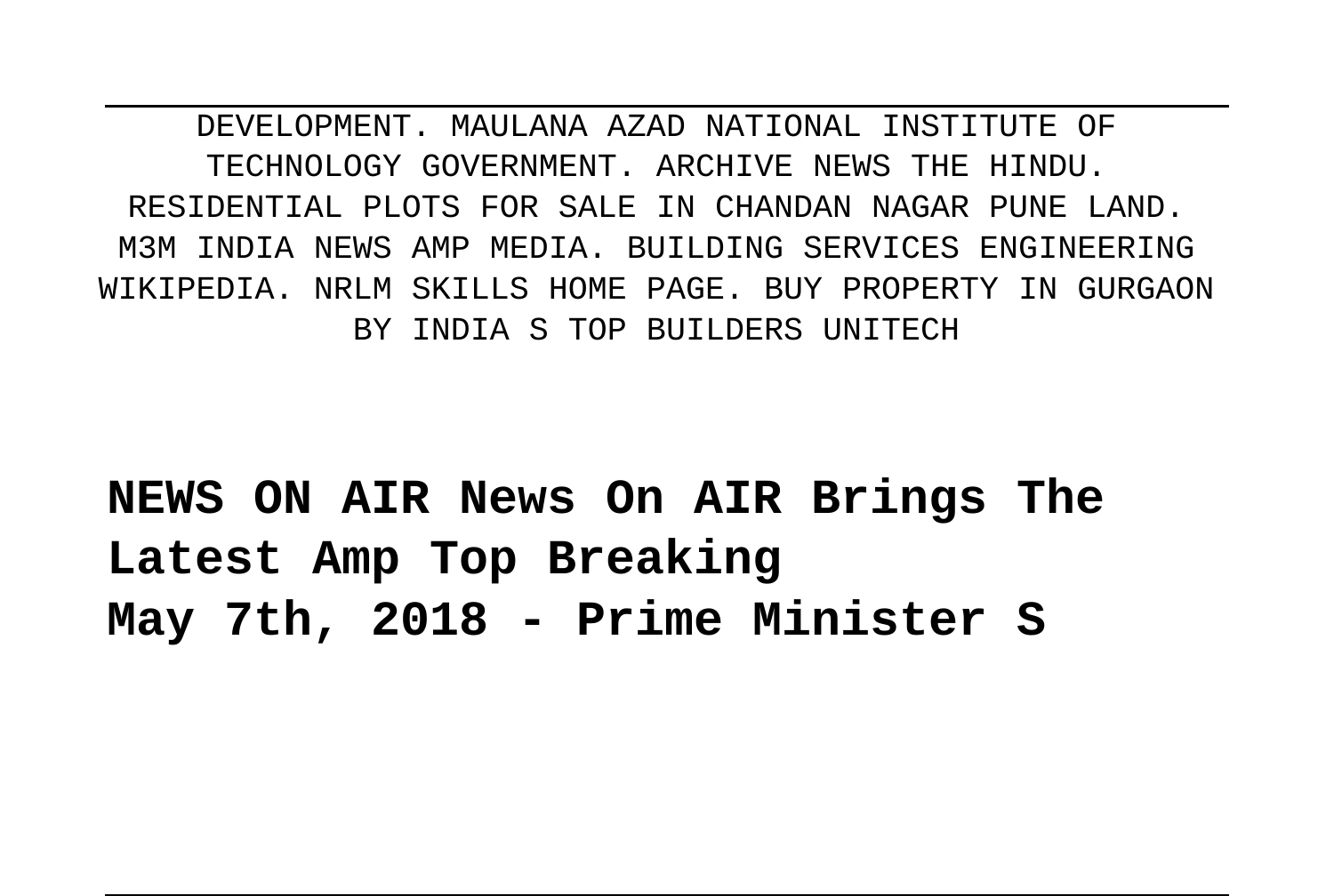**National Relief Fund PMNRF And National Defence Fund NDF All Donations Towards The Prime Minister S National Relief Fund PMNRF And The National Defence Fund NDF Are Notified For 100 Deduction From Taxable Income Under Section 80G Of The Income Tax Act 1961**'

'**Residential Plots For Sale In Kolkata**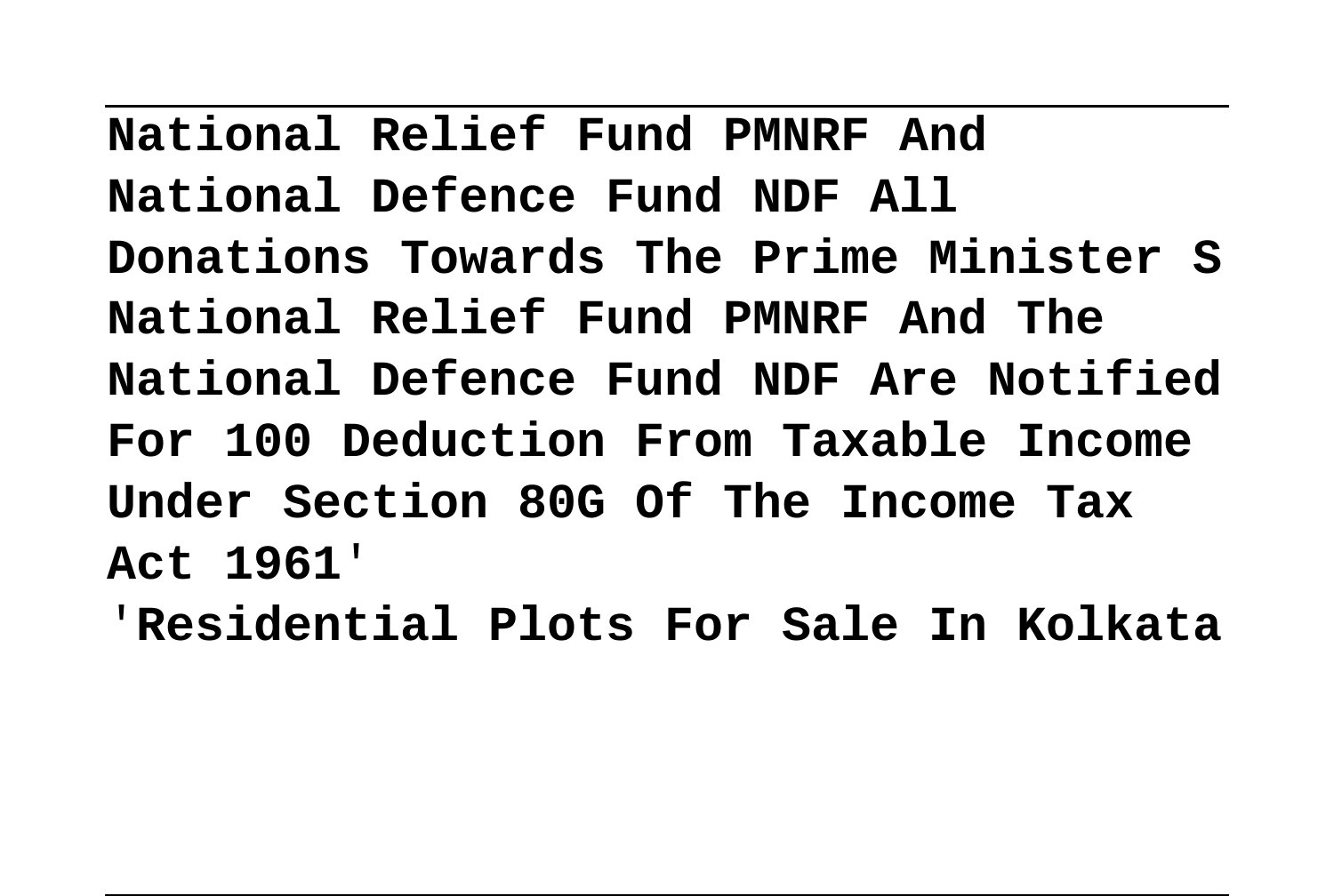### **South Land For**

April 13th, 2018 - Find 833 Residential Plots Land For Sale In Kolkata South On 99acres Com Verified Listings 90 Projects 427 Resale 406 Owner Properties 50 Dealers Map View Price Trends Photos Amp Videos'

'**Welcome To Aarvee Associates**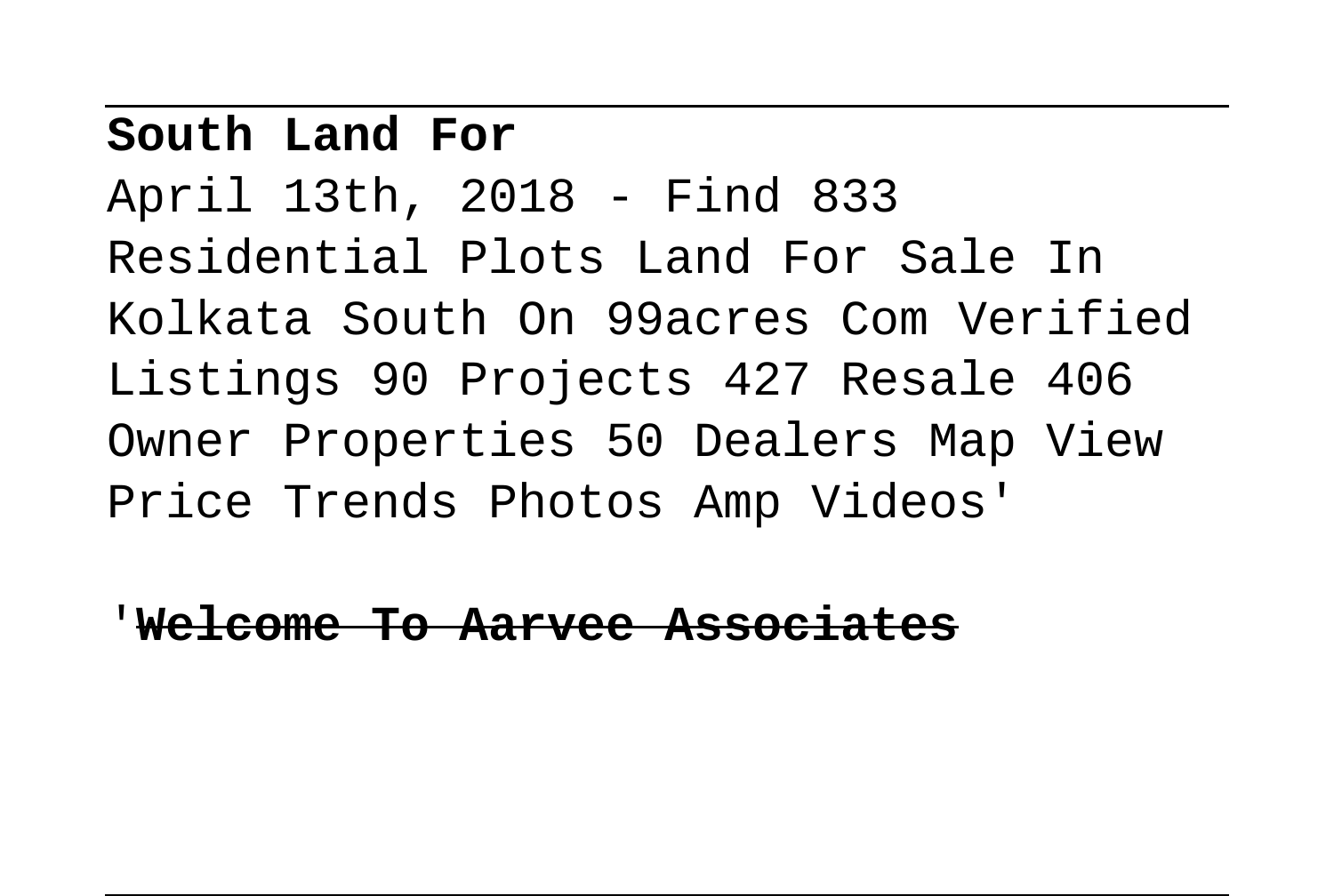May 7th, 2018 - Extra Dosed Bridge Across River Narmada Location Gujarat India Type Extra Dosed Bridge Client National Highways Authority Of India New Delhi'

#### '**BHOPAL DISASTER WIKIPEDIA**

MAY 10TH, 2018 - THE BHOPAL DISASTER ALSO REFERRED TO AS THE BHOPAL GAS TRAGEDY WAS A GAS LEAK INCIDENT ON THE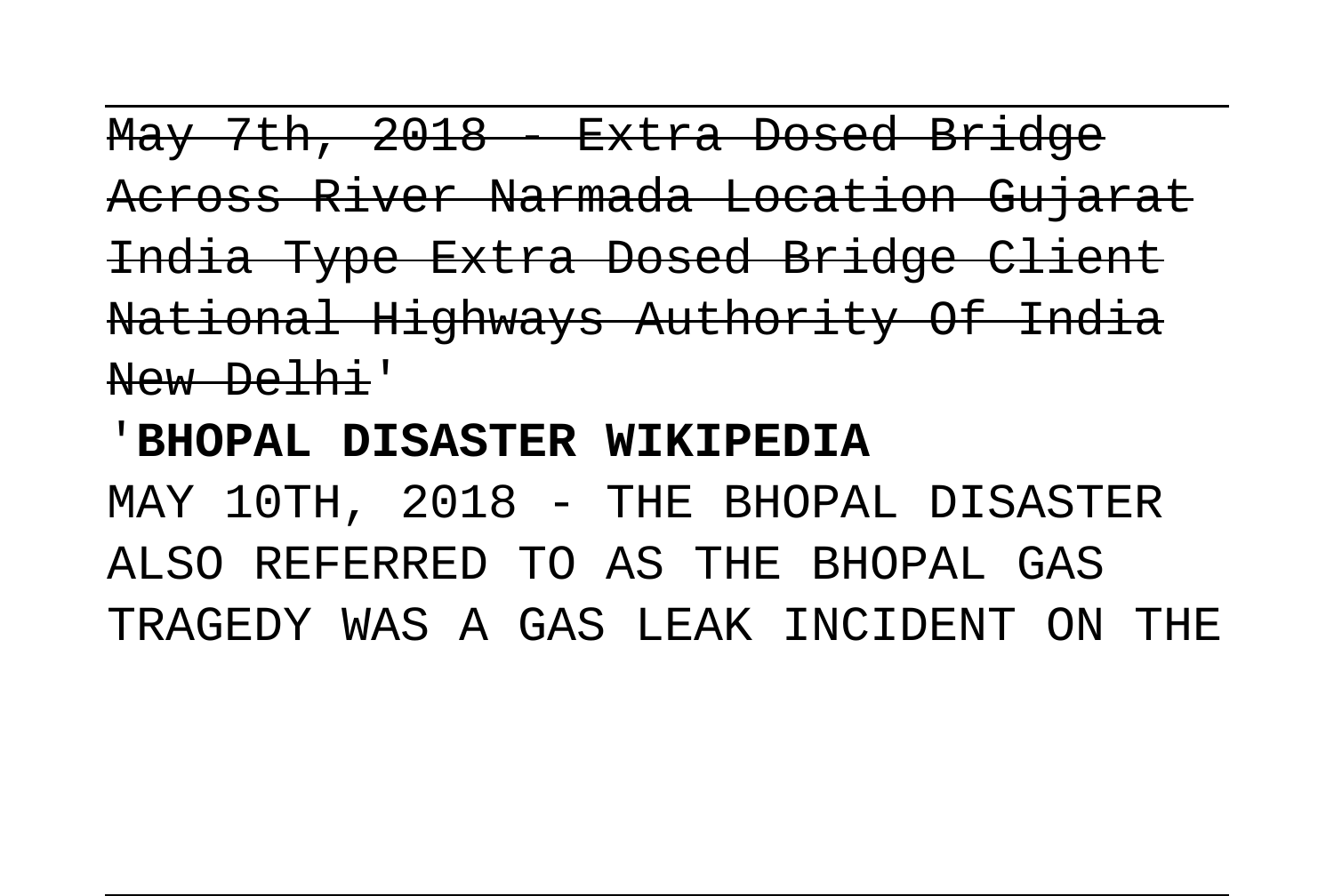NIGHT OF  $23 \in 3$  DECEMBER 1984 AT THE UNION CARBIDE INDIA LIMITED UCIL PESTICIDE PLANT IN BHOPAL MADHYA PRADESH INDIA''**NATIONAL AGRICULTURE PROJECTS ON RURAL DEVELOPMENT** MAY 11TH, 2018 - HOME NEW ASSIGNMENTS IN PROJECT MANAGEMENT AGENCY PMA PUBLICITY AND AWARENESS BUILDING PLAN TO SUPPORT VENTURE CAPITAL ASSISTANCE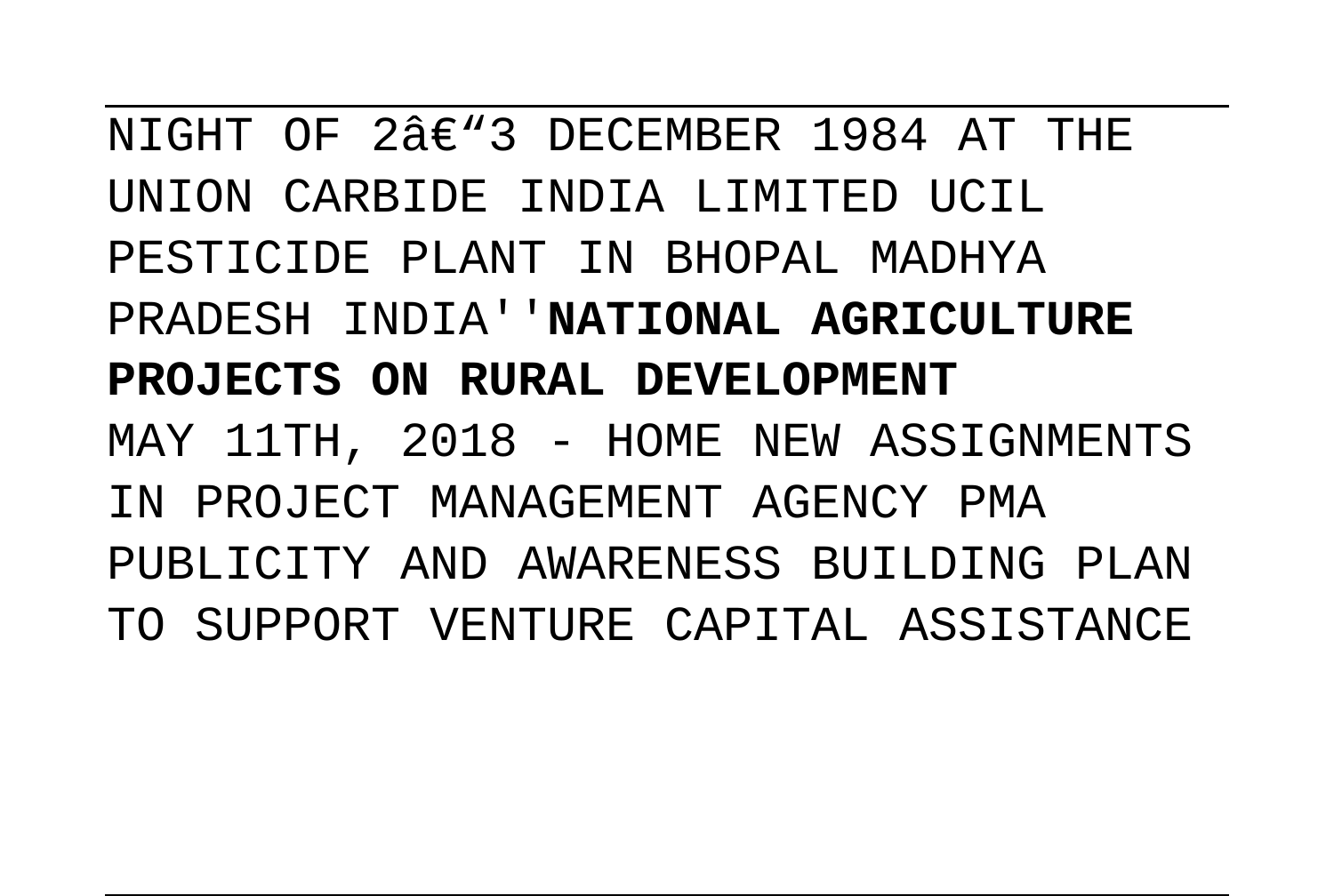#### SCHEME VCAS'

# '**Maulana Azad National Institute of Technology Government** May 8th, 2018 - The mesmerizing all embracing campus is of 650 acres encompassed by boundary wall and ring road The infrastructure of campus consists of administrative and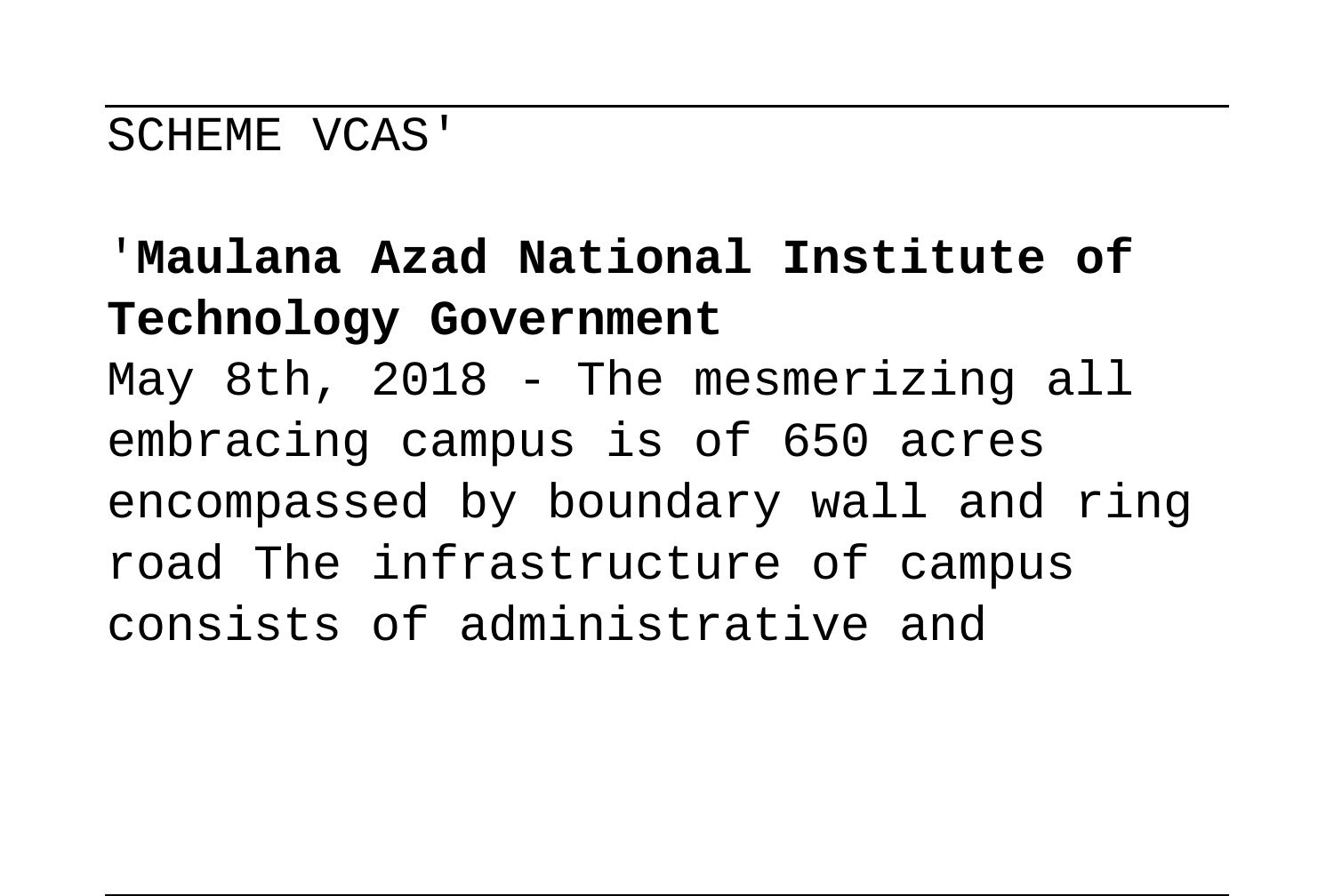academic buildings workshops community centre and residential area for accommodation of students and staff'

## '**Archive News The Hindu**

May 8th,  $2018$  8K  $\frac{2018}{1000}$  8K  $\frac{2018}{1000}$ Murattu Kuththu' Review A Juvenile Adult Comedy Thatâ€<sup>m</sup>s Ridiculous When It's Not Funny''**Residential plots for sale in Chandan Nagar Pune Land**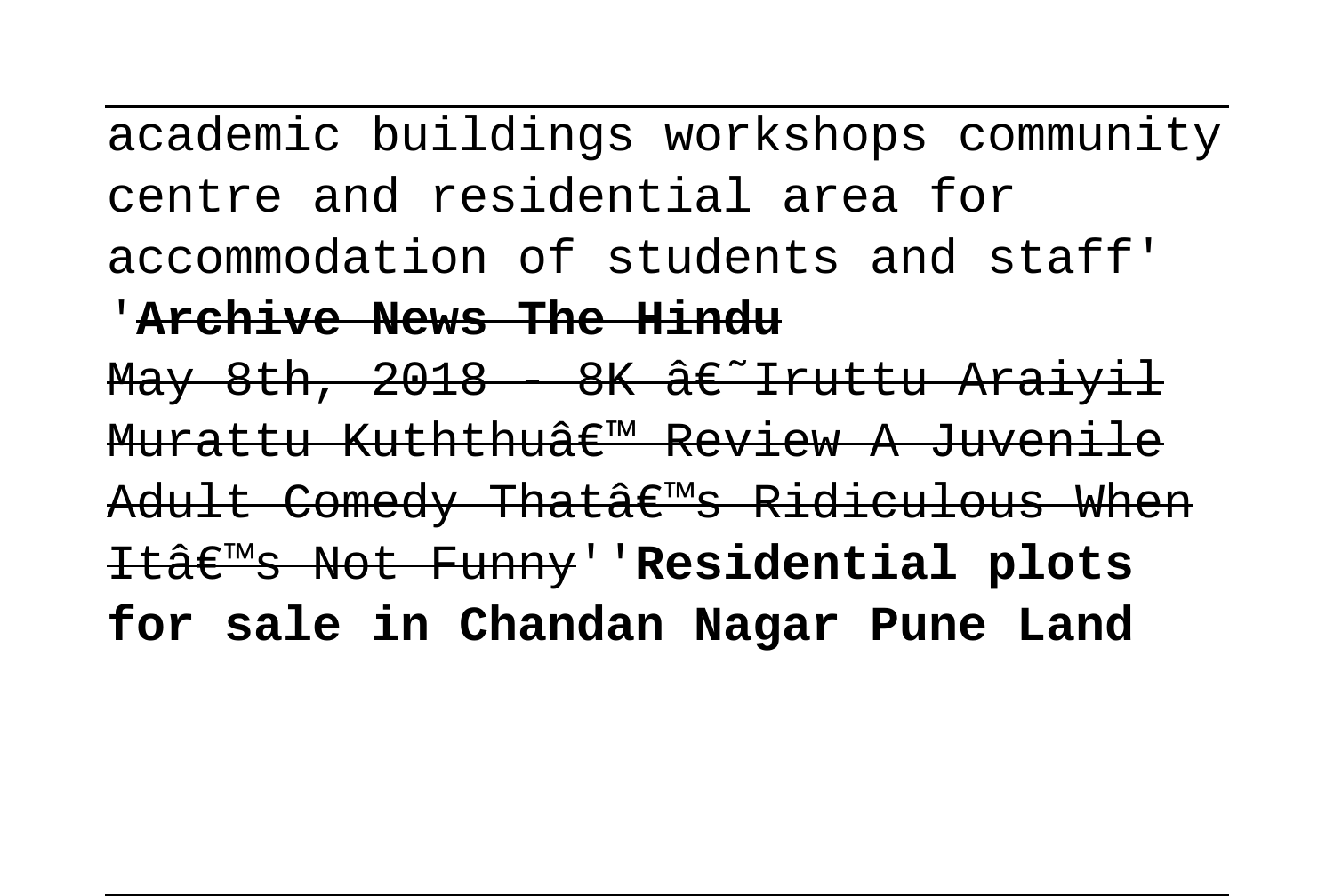May 10th, 2018 - Find Residential Plots Land for Sale in Chandan Nagar Pune on 99acres com Filter by Verified Listings Map View Resale Owners Dealers Photos amp Videos Price Area' '**M3M India News amp Media** May 9th, 2018 - The M3M Group is a conglomerate of businesses having a

wide portfolio of real estate projects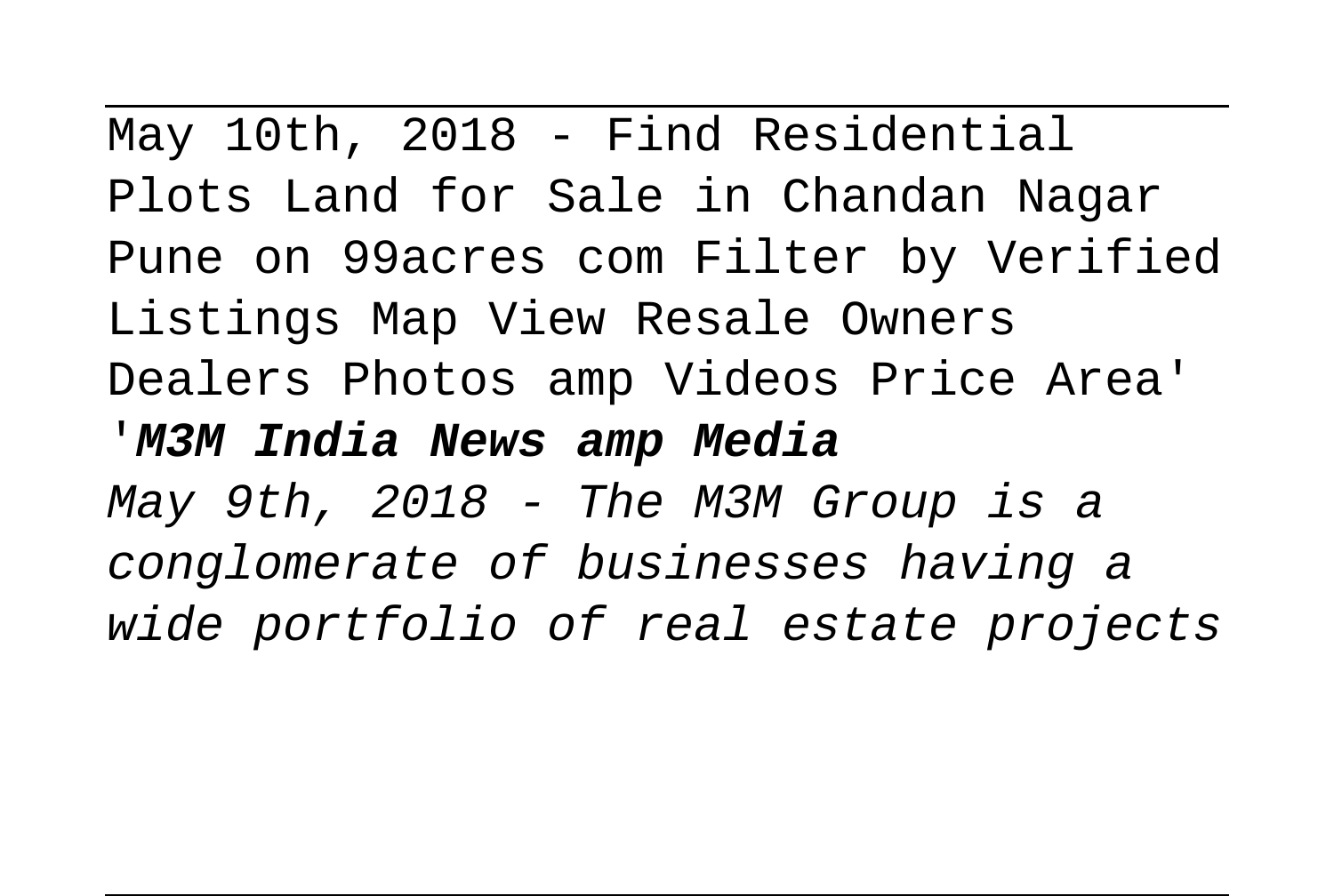straddling ultra luxury and premium residential complexes commercial hospitality IT SEZ and education''**Building services engineering Wikipedia** May 9th, 2018 - Building services engineering engineering services technical building services architectural engineering building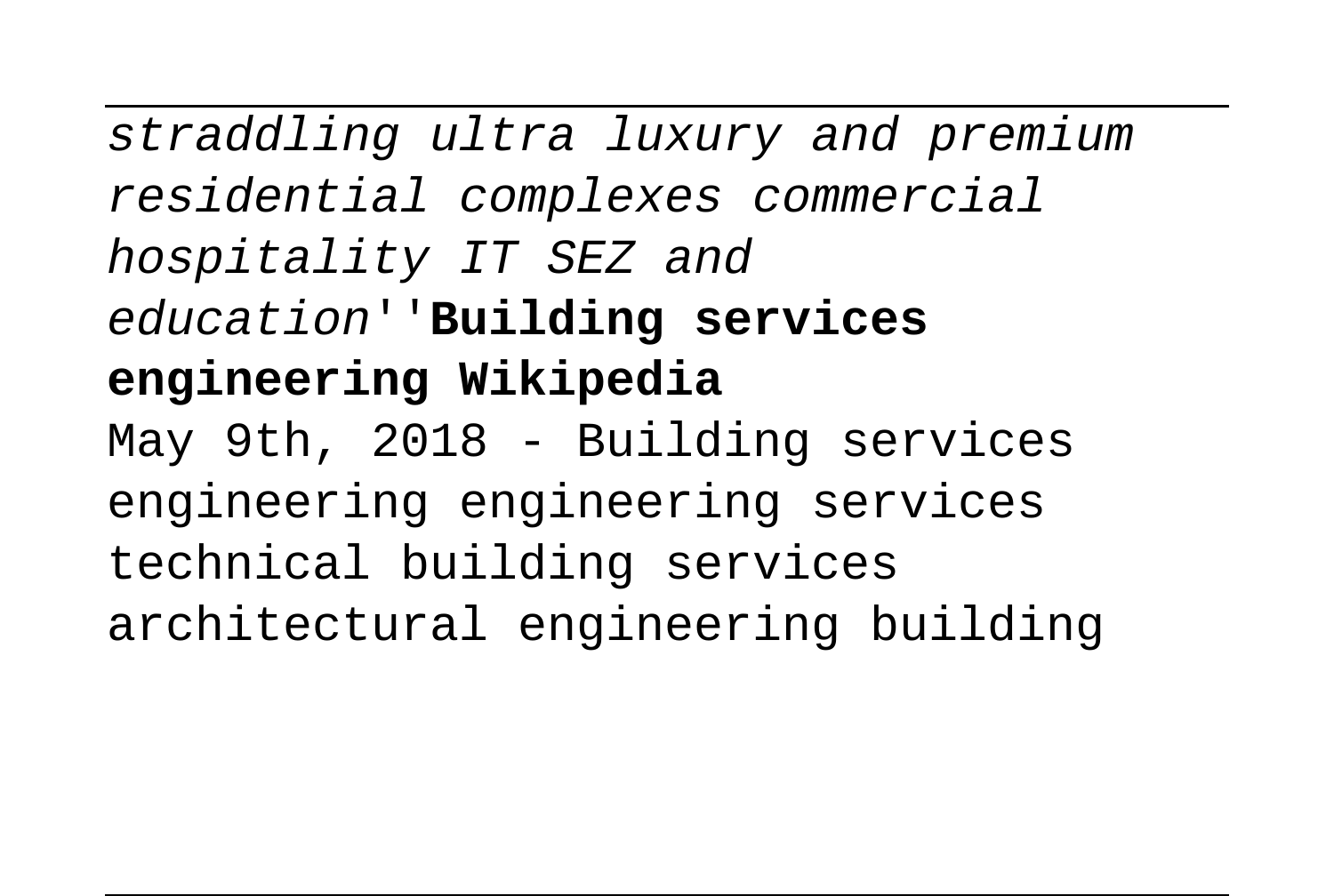engineering or facilities and services planning engineering refers to the implementation of the engineering for the internal environment and environmental impact of a building'

#### '**NRLM SKILLS Home Page**

May 8th, 2018 - 25 Jul 2013 Monitoring Visit by NIRD NIRD

the monitoring arm of the Aajeevika project randomly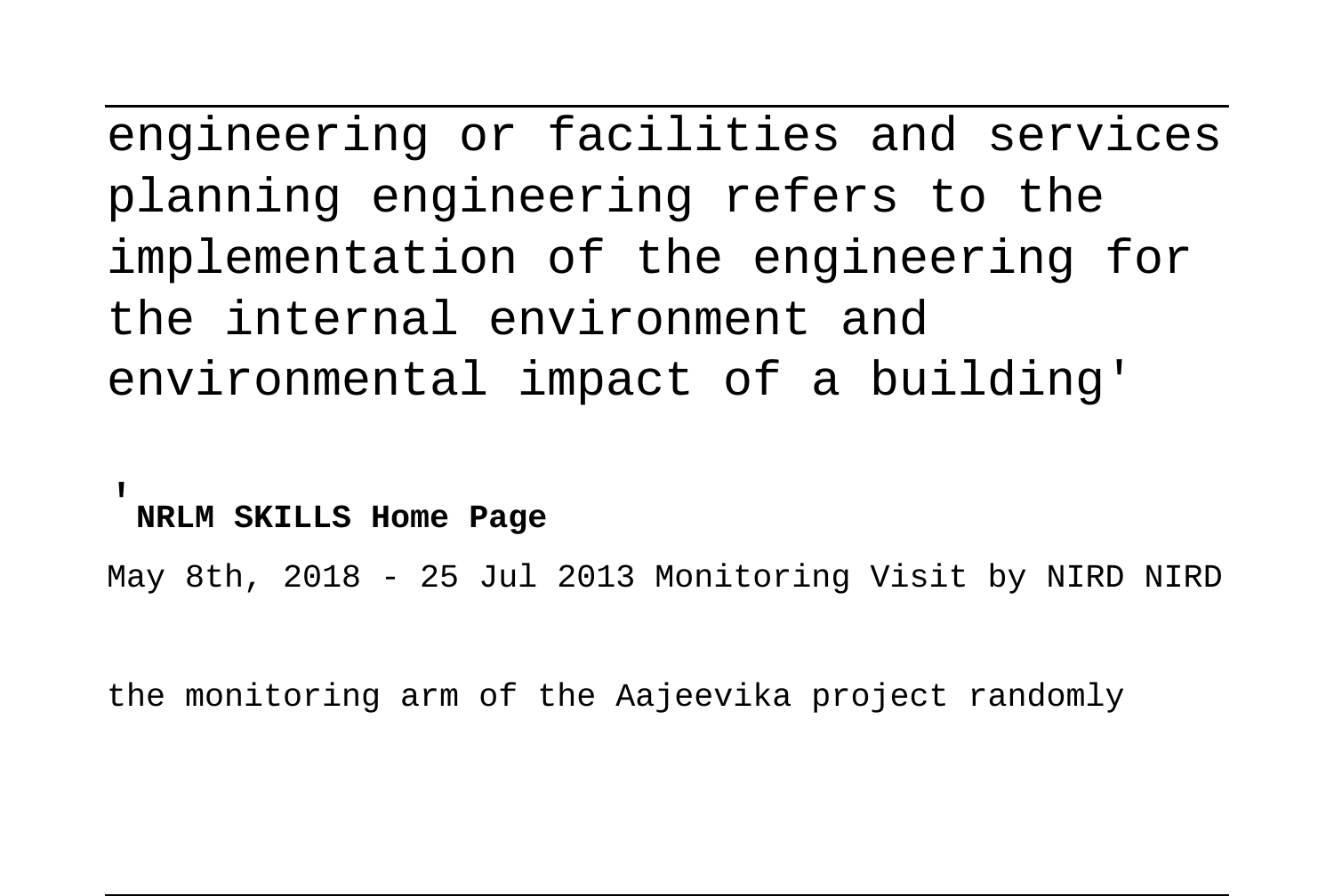conducts evaluation visits at all project locations of the PIA Project implementing agencies of the scheme''**Buy Property in Gurgaon by India s Top Builders Unitech** May 6th, 2018 Buy commercial residential property in Gurgaon other cities in India by Unitech Ltd top builders in Gurgaon Noida Kolkata Chennai Bangalore Mohali Greater Noida Dehradun Ambala Rewari''